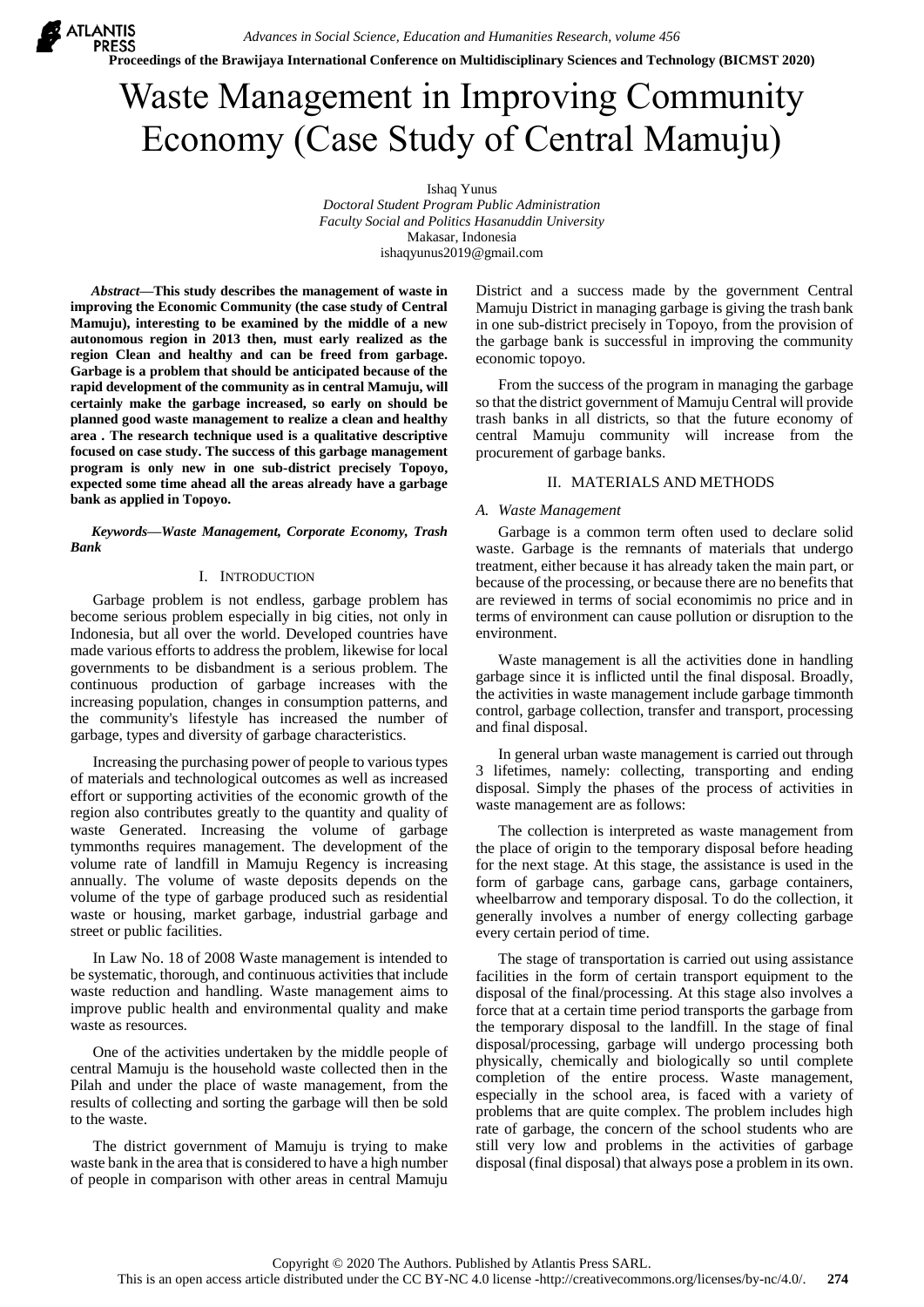## *B. Management Or Sorting Garbage*

In article 12 [1] UUPPS, everyone is obliged to do management or sorting garbage by means or methods that are environmentally sound method is 3R, namely: 1) Reduce (reduce waste) in the sense of not letting the pile of garbage Excessive. 2) Reuse (reuse residual garbage that can be used). 3) Recycle (recycle). The method of management or sorting of garbage varies depending on many such as garbage type, soil to process and the availability of the area where the method generally is:

1) Solid waste generated: waste time determination. 2) on site handling: Handling in place or at the source. This stage is divided into three, namely: a) collection (collecting) B) transportation (transfer and transport) C) processing (treatmen), such as alteration, combustion, composting and energy recovery (garbage as an energy producer). 3) Final disposal: The final disposal of garbage must fulfill health requirements and environmental sustainabilityThe template is used to format your paper and style the text. All margins, column widths, line spaces, and text fonts are prescribed; please do not alter them. You may note peculiarities. For example, the head margin in this template measures proportionately more than is customary. This measurement and others are deliberate, using specifications that anticipate your paper as one part of the entire proceedings, and not as an independent document. Please do not revise any of the current designations.

## *C. Negative Impact Of Unmanaged Trash*

If waste management is not carried out systematically, thoroughly, and continuously it will be able to cause various negative impacts. The effects are as follows: 1) Health impacts: breeding organisms that can cause various diseases, poisoning animals and plants consumed by humans. 2) impact on the environment: death or the extinction of the flora and fauna and cause damage to natural elements such as coral reefs, soil, water to the ozone layer. 3) The impact on socioeconomic: causing bad smell, poor scenery that also negatively affects tourism as flood.

## *D. The Economy Of The People*

According to Mubaryo, in his book entitled: Reforming the Economic System (from Capitalist Towards Popular Economy), states that democratic economy is a democratic economy aimed at the prosperity of the small people.

While populist economy according to Zulkarnain, in his book entitled: Entrepreneurship (Strategy for Empowerment of Small and Medium Enterprises and Poor People), populist economy is an economic system that must be followed in accordance with our country's philosophy concerning two aspects, namely justice and economic democracy, and alignments with the people's economy.

Understanding of the people's economy can be seen from two approaches, namely: first, the approach of economic activities of small-scale economic actors, called the people's economy. Based on this approach, empowering the people's economy is intended to empower small scale economic actors. Secondly, the economic system approach, namely economic democracy or a democratic development system, is called participatory development.

Based on this second approach, the empowerment of the people's economy is intended to apply the principles of democracy in development. This means that the people's economy is an economic system that includes all levels of society in the development process in which all layers are no exception as drivers of development. And this second approach is also often referred to as a populist economy or a populist economic system.

Based on the understanding above, it can be concluded that the people's economy is the economic development of the community that includes all the communities in the development process that is closely related to the aspects of justice, Economic democracy, alignments in people's economies that rely on fair market mechanisms and involve all walks of life in the development process, and behave fairly for the whole community, with the aim of increasing Overall economic welfare or the majority of society.

#### *1) Socio-economic characteristics*

According to Suharto Prawiro Kusumo, it presents several traits and principles that are found in the concept of economic democracy/economy. The characteristics are as follows:

1. The main feature of the economic democracy system is the enforcement of the principle of justice with a concern for the weak. The economic system should enable the entire potential of the nation, whether as a consumer, an entrepreneur, or as a workforce.

2. In line with its first traits and traits, it is the outsourcing, empowerment, and protection of the weak by all potentials of the nation, especially the Government in accordance with its capabilities. The government performs it through marketfriendly measures.

3. Empowering the economic activities of the people is very related to the efforts to move the rural economy.

4. The harvesting and use of land and other natural resources, such as forests, seas, water, air, and minerals. Everything should be managed fairly, transparently and productively by prioritizing the rights of the local people, including the customary rights of indigenous peoples while maintaining the sustainability of environmental functions.

*2) Steps in developing a socioeconomic economy*

There are several steps or efforts to be considered in realizing or developing a people's economy so that the objectives are carried out well namely:

1. Identify the economic actors, such as cooperatives, small businesses, farmers and farmer groups about the potential and development of its business.

2. Conducting coaching program against the perpetrators through the companion program.

3. Training education programs according to their needs at the time of developing the business.

4. Coordinate and evaluate to those involved in the construction process, whether coaching against capital, human resources, market, market information, or the application of technology.

#### *E. Waste Bank*

According to regulation of the Minister of Environment of Republic of Indonesia No. 13 of 2012 about the guidelines for the implementation of Reduce, Reuse, and Recycle (3 R) through the trash Bank, in article 1 it is mentioned that the garbage Bank is a place of sorting and garbage collection that can be recycled and/or re-used that has economic value. While the waste Bank according to Unilever is a system of dry waste management collectively that encourages the Community to participate actively therein. This system will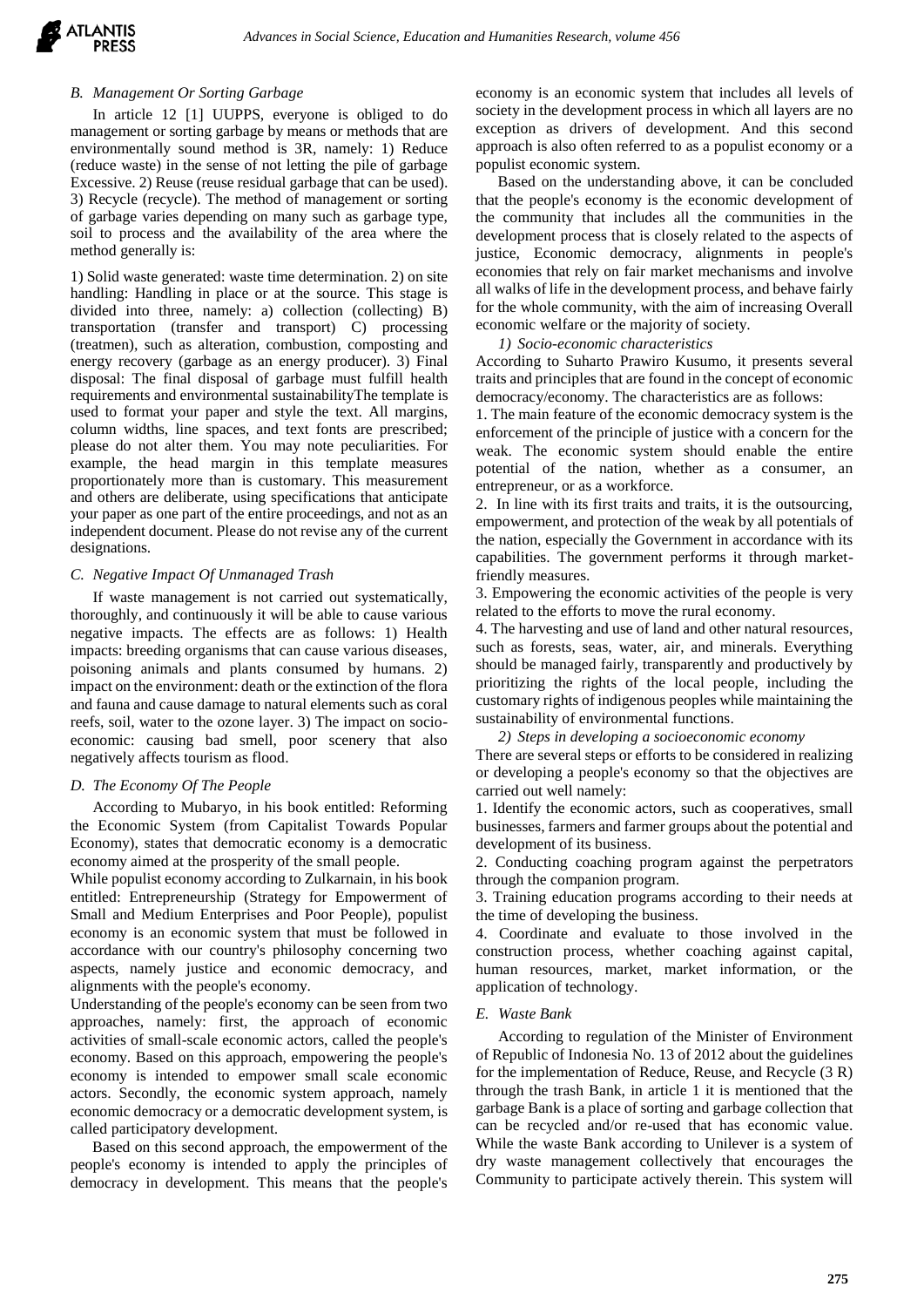

accomodate, sorting and channeling economic value to the market so that people gain economic benefit from saving trash.

Generally, the Bank is an agency that engages in the field of storage, especially in relation to money. However, lately bank-related money is another thing that is related to garbage. The goal of course is to receive the storage of trash around, and make the garbage into money. The amount of garbage entered with the money received will certainly differ considerably. If garbage is coming in a lot, do not hope the money that goes as much as the garbage deposited. But from the garbage we can collect the coffers of the rupiah.`From the results of the garbage scale, the new bank is the number of money that can be given. Its performance is similar to general banks. The community is created a passbook, money is not directly given to the savers, but first put in the passbook. Research Methods

This research aims to determine the waste management in improving the Community economy (case study of Central Mamuju regency). From the success of this garbage management program is only new in one sub-district precisely Topoyo, is expected sometime ahead all areas already have garbage banks as applied in Topoyo.

The author of this time uses a qualitative method through case study approaches. Data was analyzed using a few steps in accordance with Miles, Huberman and Saldana (2014) theory, namely analyzing data in three steps: Data condensation (data condensation), data presentation (data display), and drawing conclusions or verifications (Drawing conclusions and verifications). Condensation data refers to the process of selecting, focusing, simplifying, abstracting and transforming data. In more detail, measures according to the theory of Miles, Huberman and Saldana (2014).

#### III. RESULTS AND DISCUSSION

Bank sampahteaches people to sort out waste, foster public awareness of waste agarcan reduce waste transported to LANDFILL. In addition to the residents who submit garbage will gain income for the economic independence of the residents can be used for the business of borrowing, such as cooperatives, with a substation to the financial waste banks can be played and developed, also of the environment.

In accordance with Law No. 18 of 2008 mandated waste management with 3R principle (Reduce, Reuse, Recycle). Central Mamuju District Government invites people to reduce, reuse and recycle garbage. Thus, waste management with a get-away approach is replaced by the sorting-transportprocessing process.

The success of this waste management program is only new in one sub-district precisely Topoyo, expected some time ahead of all areas already have a garbage bank, from the results obtained in relation to the success of the management program Garbage in the district precisely Topoyo properly realized so that the community Middle Mamuju District compete to collect and sorting garbage to be sold at the management of waste banks, so as a household income enhancer in Topoyō District of Central Mamuju District.

In addition, temporary Data obtained in the field is:

1. Garbage comes from households, schools and other villages.

2. Garbage can be used/exchanged for payment of Earth and building tax (PBB)

3. Garbage can be used to pay the installment of capital loan for street vendors, such as meatball seller, the size of loan capital that is charged between Rp. 500.000,-until Rp. 1 million,-

4. Garbage managed by bumdes and trash managers.

Then when the community wants to become a prospective customer through the garbage Bank system, explained with the details as below:

1. Types of Garbage received

2. Price of each type of garbage per kg

3. Received garbage condition (dry)

4. Packing method (garbage inserted into plastic or such)

5. Technical transportation (transfer to waste bank or by pickup system)

6. Weighing

7. Recording System

8. Share Results

9. Technical disbursement of savings

In its management there are 3 books that are then made by the garbage Bank, namely:

1. Registration book: Contains the customer list along with the data of the caption.

2. General Ledger nobility: Load heavy data garbage, recapitulation of garbage sales value, total weight of garbage and sales value of garbage.

3. Customer Book In the savings book, credit, Debit and Balance fields are listed to record transactions made.

Further evaluation is done by the manager and the customer after the garbage bank system runs one month since the technical training and already done sales. All managers must attend, this meeting is conducted to assess the implementation of the waste bank that has been done with the benchmark of the number of customers, reduction of waste and turnover obtained.

When the garbage bank system has been done by the government of central Mamuju Regency has been running in a significant time, the economic potential of central Mamuju community increased by the existence of this garbage Bank, then with the financial management Good then waste bank potentially to be developed into:

1. Lending Business Unit

2. Business Unit for groceries

3. Waste Bank Cooperative

4. Business Capital Loan

## IV. CONCLUSION

Based on the results and previous discussion, it can be concluded that the success of this garbage management program is only new in one sub-district precisely Topoyo, expected some time ahead all the areas already have a garbage bank as applied in Topoyo.